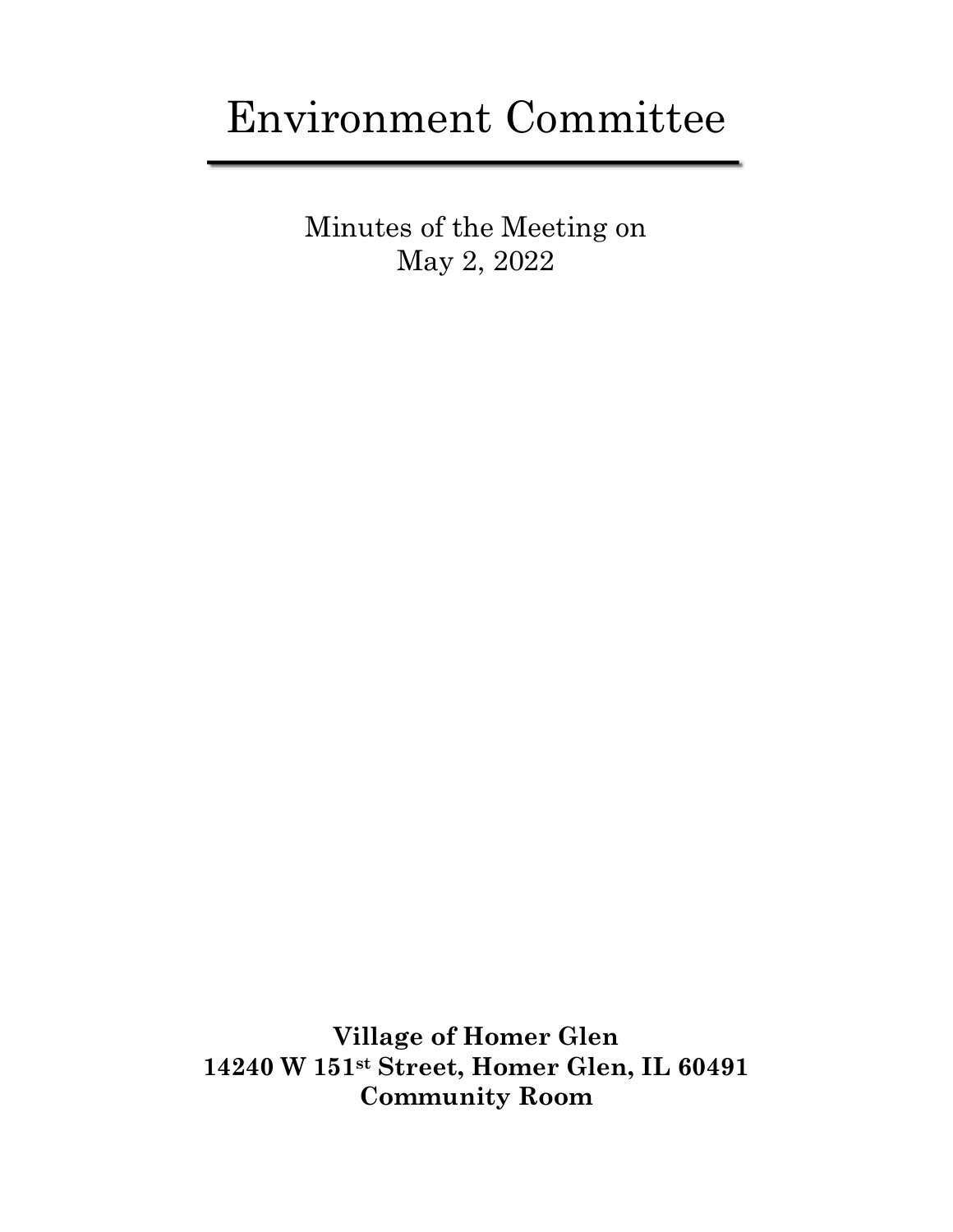# **1. Call to Order.**

The meeting was called to order at 6:02 pm by Co-Chair Pazmino.

# **2. Pledge of Allegiance to the Flag.**

# **3. Roll Call.**

Members present were Co-Chair Jennifer Consolino, Co-Chair Ruben Pazmino, Chris Chiapetta, Joe Turrise, John Walters, Andy Panelli, Nancy Carlson, Staff Member Melissa King, and Staff Member Taylor Udarbe.

Also, in Attendance was Fran of the Homer Glen Junior Women's Club and MaryAnn from the Amberfield Subdivision.

Absent: Member Carina Cirillo, Member Bob Moses, and Member Gary White.

# **4. Approval of Amendments to the Agenda.**

There were no amendments to the agenda.

# **5. Minutes.**

a) April 4, 2022

Co-Chair Pazmino asked the committee if there was a motion to approve the minutes from the April 4, 2022 meeting. The motion was made by Co-Chair Consolino and was seconded by Member Turrise. The motion passed.

# **6. Public Comment.**

Maryann, a resident from the Amberfield Subdivision, came to discuss issues with Homer Glen's Dark Sky requirements like keeping light levels low in order to see stars. She said that burning is an issue and then explained to the committee that her neighbor has been burning an excessive amount of leaves and garden waste. She also added that she understands that burning may be necessary on a large property, but on small lots in a typical subdivision, it is too close to neighbors. Maryann explained that her neighbor does not have a firepit and that they usually do it on the weekend when Village code enforcement is unavailable. She asked the committee their thoughts on burning the environment.

Co-Chair Pazmino and Co-Chair Consolino explained that the Village does have an ordinance for burning. Staff King explained that burning in a firepit does not require a permit, but open burning does require a permit from the Village. Maryann added that she believes allowing burning is contradictory to the Dark Sky community.

Member Turrise added that he lives on a large property and that once New Way stops picking up the compost bins in December, that he still has a lot of leaves and yard waste left due to climate change. He added that the pick up should be extended 2 weeks and should also start earlier in March instead of April. Maryann said she agreed, though her problem is that her neighbor has a smaller lot and does not have as much waste as a 2-acre property should. Member Turrise explained that they wouldn't have to burn as much if the bin pickup is available longer.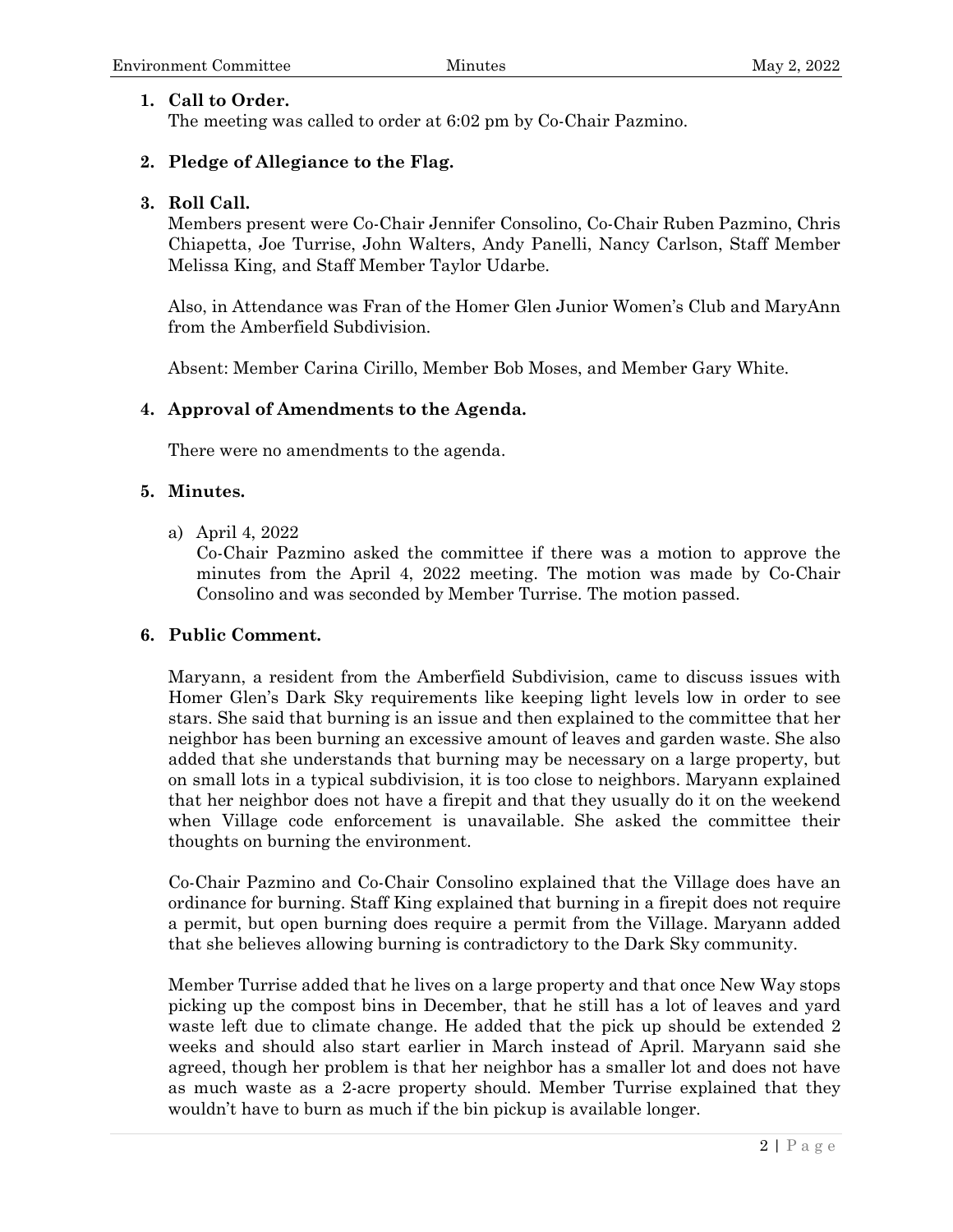Co-Chair Consolino asked Maryann for her contact information and told her that staff would look into it. Maryann thanked the committee for listening.

Member Walters added that it is also important to be a good neighbor and said that if the wind is blowing then people should not be burning.

Member Panelli explained that there are 40 million Americans with lung disease and that it should be common courtesy to warn and notice neighbors so those with health issues can plan accordingly. Member Turrise said this is a common issue with mosquito spraying, too.

Member Turrise asked if extending waste bin pickup is possible. Co-Chairs Pazmino and Consolino said they can look into it.

#### **7. Old Business.**

#### **a) 2022 Environment Committee Event/Activity Dates**

#### **1. Youth Program/Garden Planting Day**

Staff King explained that everything for this event is going very well, and they have 23 kids signed up already. Co-Chair Consolino told the committee that her kids are also signed up. Staff King added that they are going to keep this open as events sometimes have a lot of no-shows, plus they have enough volunteers and supplies for kids. They will let people know they are on a waitlist but if it is only a few more they will just let them come. Food and refreshments are still being organized and they have spoken to John Robinson about tables and water. Staff King said the Women's club had the growing medium and the pots and that they have all other necessary supplies.

Staff King showed the committee the colorful, metal shovels the committee purchased for the event and Co-Chair Consolino asked if the committee wanted to hold onto the shovels for future use. Co-Chair Pazmino said they should let the kids keep them. The committee discussed decorations for the shovel and they decided on providing earthy sticker that the kids can pick out.

Co-Chair Pazmino asked what they were planting and the committee explained they will be planting herbs in the planter and the kids will take home easy growing vegetables, like chives or beans. Co-Chair Consolino said that Rose knows what she wants to plant in the gardens and they will make sure there is enough for the kids to plant.

Staff King asked that committee members reach out if they have forgotten anything.

# **2. Arbor Day Proclamation**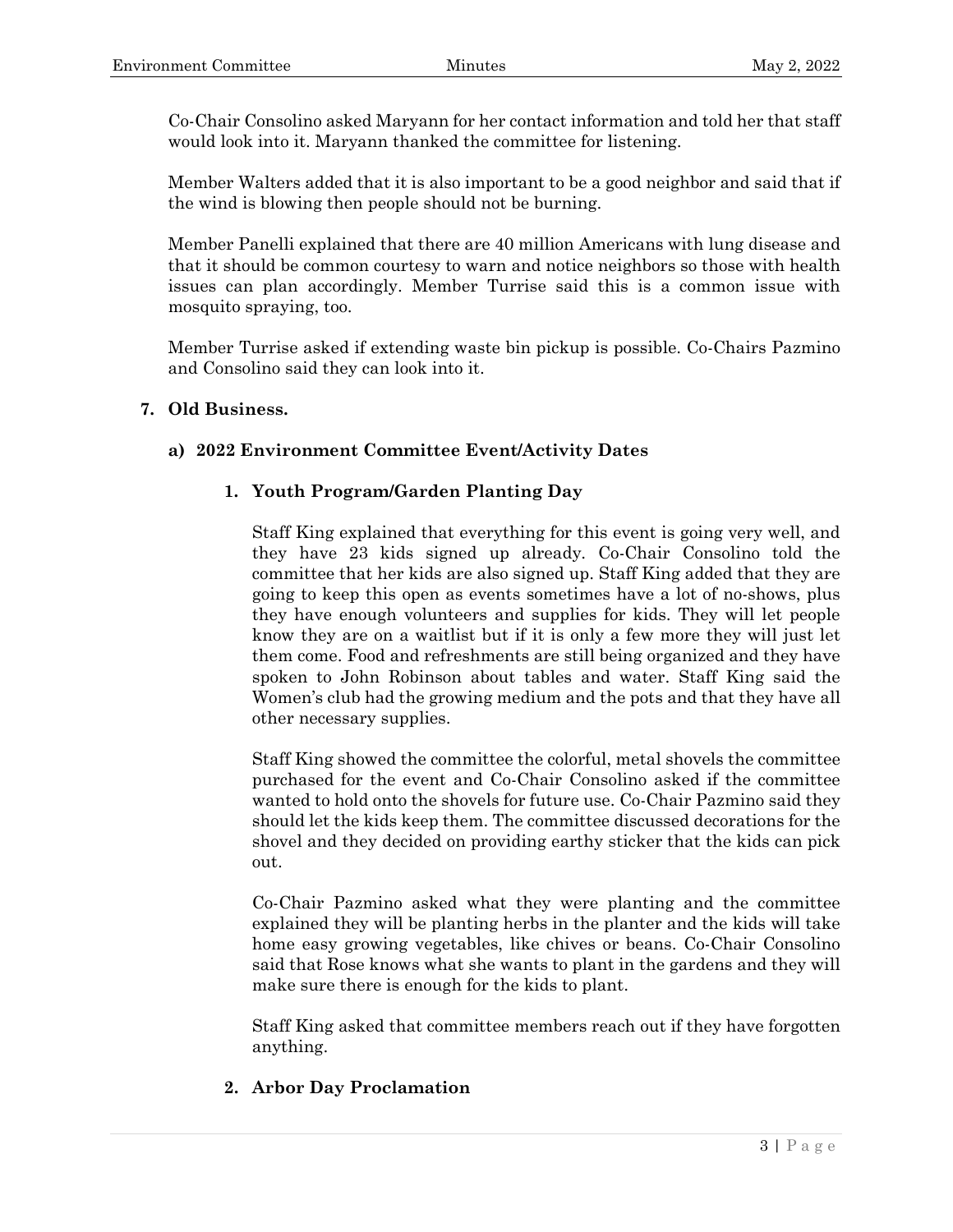Staff King told the committee that the tree planting had a great turnout and Co-Chair Consolino added that the trees were placed in a good area, as there were not many trees before. The committee also discussed past plantings, like the Arron Hills memorial tree.

### **3. Stargazing**

Staff King explained that everything is ready for this event, but it is looking like it will rain on the Friday of the event and also that Saturday. They will let the committee know, but it will not work if it rains.

The committee discussed the times they will show up to volunteer for the event if it is not cancelled. They also discussed which animals the Big run Wolf Ranch will bring and spoke about the sanctuary's events and how they are run by donations.

#### **4. Big Tree Contest**

Staff King said that they need nominations for the Big Tree Awards and added that any tree in Homer Glen will work, even if it isn't the biggest tree you have ever seen because some of the threshold are pretty low.

#### **5. Community and Nature in Harmony Awards**

Staff King said this is the same situation as Big Tree Awards and that the nomination form will be online soon. She also explained that these award deadlines can be extended again this year if they do not get enough nominations.

Member Turrise told the committee that nominations can be other projects that beautify the Village and said his neighbor decorates their subdivision entrance sign with seasonal décor.

The committee discussed past nominations and other amazing examples in the Village, like the Byzantine Catholic Church.

#### **6. Plastic Free July**

Member Panelli passed out his latest draft for the plastic free July flier that focuses on correct recycling items on one side and on the other, Plastic Free July's message of reducing plastic usage. He added there are a few things the committee can discuss and swap out, but the message generally covers New Way Disposal's recommendations.

Member Panelli told the committee that New Way was interested in buying space for an ad, depending on the message but has not yet committed. He added this is good time to educate on the recycling process, too, so people can avoid recycling items that clog the machines and reduce efficiently. He said the committee can use a half page to tell this story and the other part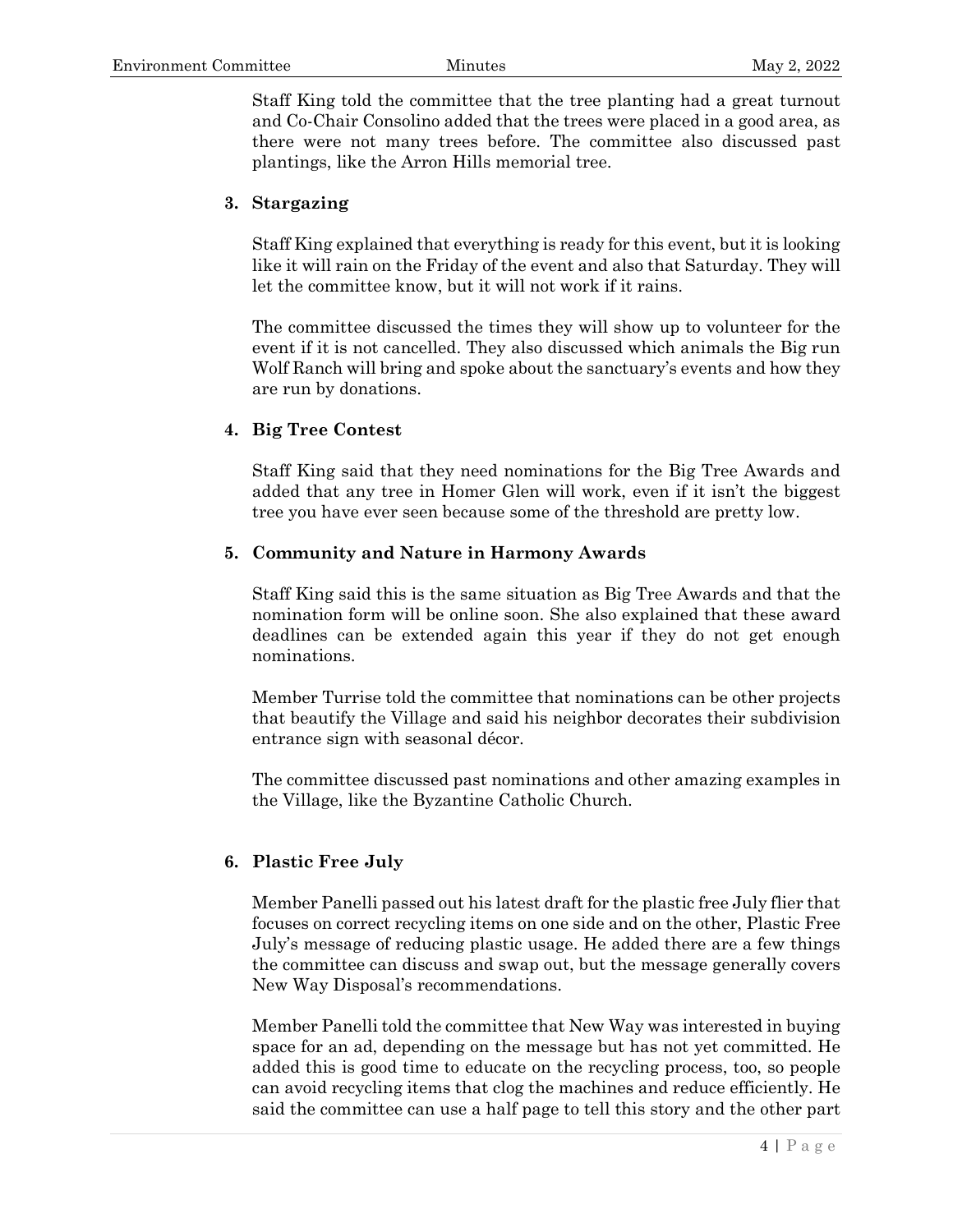can be an article, which would be promoting their business, so he thinks they would be interested.

The committee discussed the new information they learned on the flier, like solo cups, paper plates, or steel should not be recycled.

Staff King stated that she really likes this flier and Co-Chair Consolino said they could maybe send this out in the spring newsletter next year since it goes to every resident anyway. The committee also discussed turning it into a magnet.

Staff Udarbe suggested the links on the flier be QR codes, and Staff King told the committee that it would be really easy to make the QR code.

Member Panelli said that the price for this flier has gone up since last year, from around \$2200 to \$2300 this year. He could not recall how much it would cost to have it shipped and inserted in to the paper, but recalled it was inexpensive.

Member Chiapetta said they could tun it into a sticker and it can go directly on the recycling bin lid. He also asked if New Way would want to pay for it since improper recycling costs them money. Member Panelli said that idea is looking at around \$1 per label and New Way should have done this in the first place. The committee agreed that they could look into it for the future.

Member Chiapetta also said they should get these fliers to schools in the area.

Staff King had concerns about the visibility of the stickers and the committee discussed that the sticker should be made to go on top of the outdoor recycle bin, although it would be more costly to make it weather proof. They could maybe alternate in the future between the fliers and a sticker.

Staff King said that they should discuss the content on this draft so they can get it edited and sent out to the printer this month. She added that she can send out an email with the links and the committee can decide which one or few they want to include on the flier. Staff Udarbe suggest that one QR Code be to the Plastic Free July website and the other should be the New Way Disposal website. Member Panelli suggested they include both the QR code and a link so everyone can access it.

Co-Chair Consolino suggested the side that said "Not Recyclable in your Bin" be changed to "Items that you cannot recycle" to make the message simple and clear. Co-Chair Pazmino said that he thinks "Not Recyclable" is a clear and catchy message and thinks it should stay the same. The committee discussed and came to the consensus that the message should remain "Not Recyclable" with the universal "no" symbol in front of it.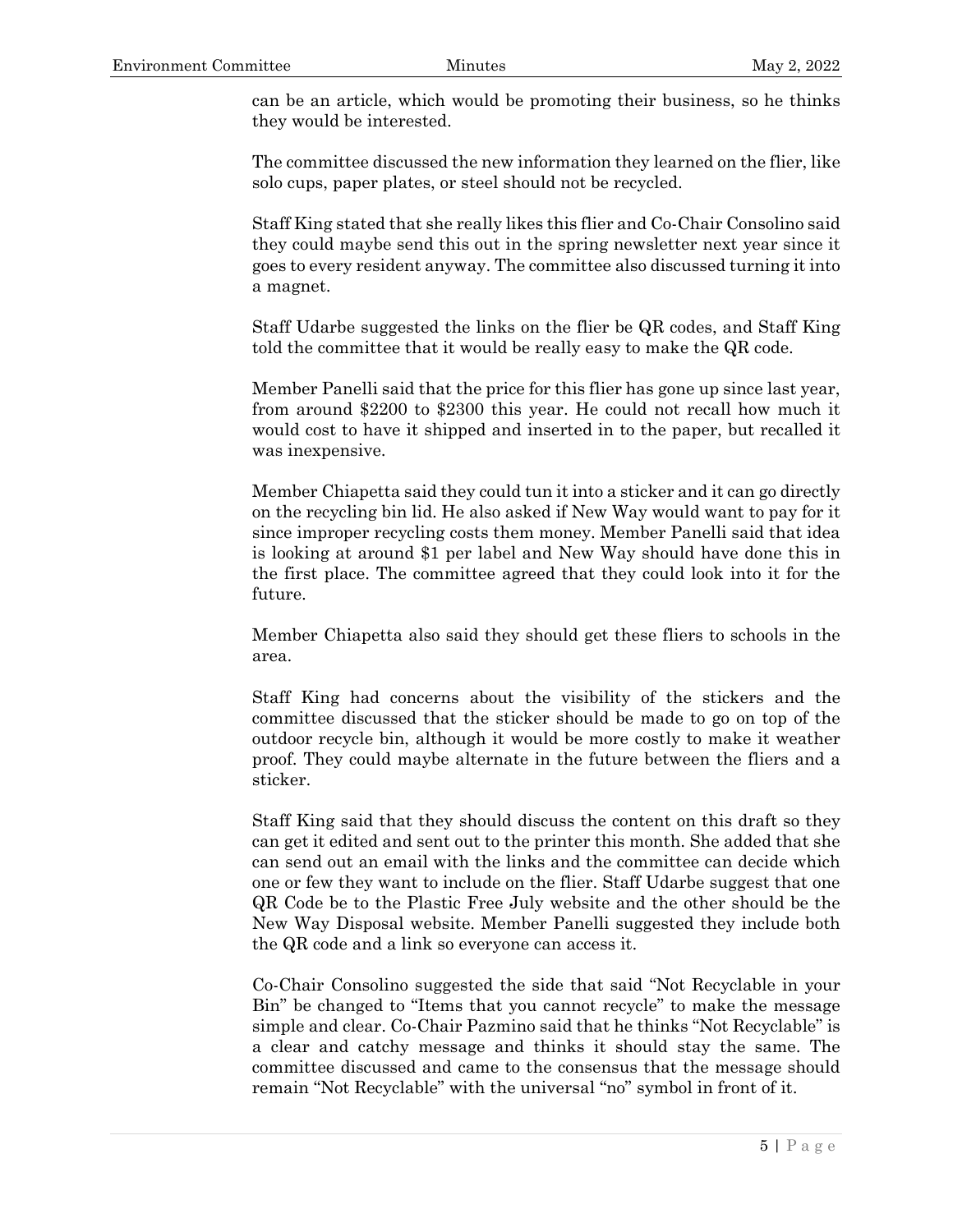Co-Chair Consolino said they should re-visit the sticker idea in January so they can plan to get it in the Spring newsletter. Staff King added that it is a July program so the May mailing timing may be off, but it would go to every resident if inserted into the Spring mailer.

Member Turrise asked if they could include a hole on the mailer so it could be hung up, but the committee discussed the extra cost associated with the die-cut.

#### **8. New Business.**

Member Panelli gave the committee a Community Solar program update and said he had around a 10% response rate from his HOA contacts and added that some may have done the program without responding. He also reached out to Mark Pruitt to see if they could track the number of people who have signed up and had not received a response yet. He asked if they could track hits on the website and Staff King said no, but maybe they can on Facebook. She also told the committee that Amy Blank is leaving the Village and that her role will be picked up by other staff members.

Co-Chair Pazmino told the committee that they can post on the page themselves. Co-Chair Consolino added that she will post on the Watchdog and other group pages, too. Member Panelli asked about the Heritage Business Corridor and Co-Chair Pazmino said he can get him the contact information.

Member Panelli also spoke to the committee about the PGM moratorium on the solar power connections and told the committee he was not sure how this would affect the community solar program.

Member Turrise told the committee that Virginia Bluebells are in bloom and that they can be seen in Heritage Park and Messenger Woods.

#### **9. Announcements/Committee Member Communication**

Fran told the committee that the Women's Club members are doing another milkweed seed giveaway.

The committee discussed a large greenhouse plant sale and they talked about the large variety of plants available and how busy it gets.

Staff Udarbe told the committee that she brought in extra tomato and pepper plants for members to bring home.

Co-Chair Consolino added that she hopes to see everyone at the star gazing event and asked if they have a back-up day in case the weather is bad. The committee discussed and they will look into it, but there is not a planned back up day for the events yet.

#### **10. Adjournment/ Committee Members Communication.**

Co-Chair Consolino motioned to adjourn the meeting at 7:30 pm and Member Turrise seconded. Motion passed.